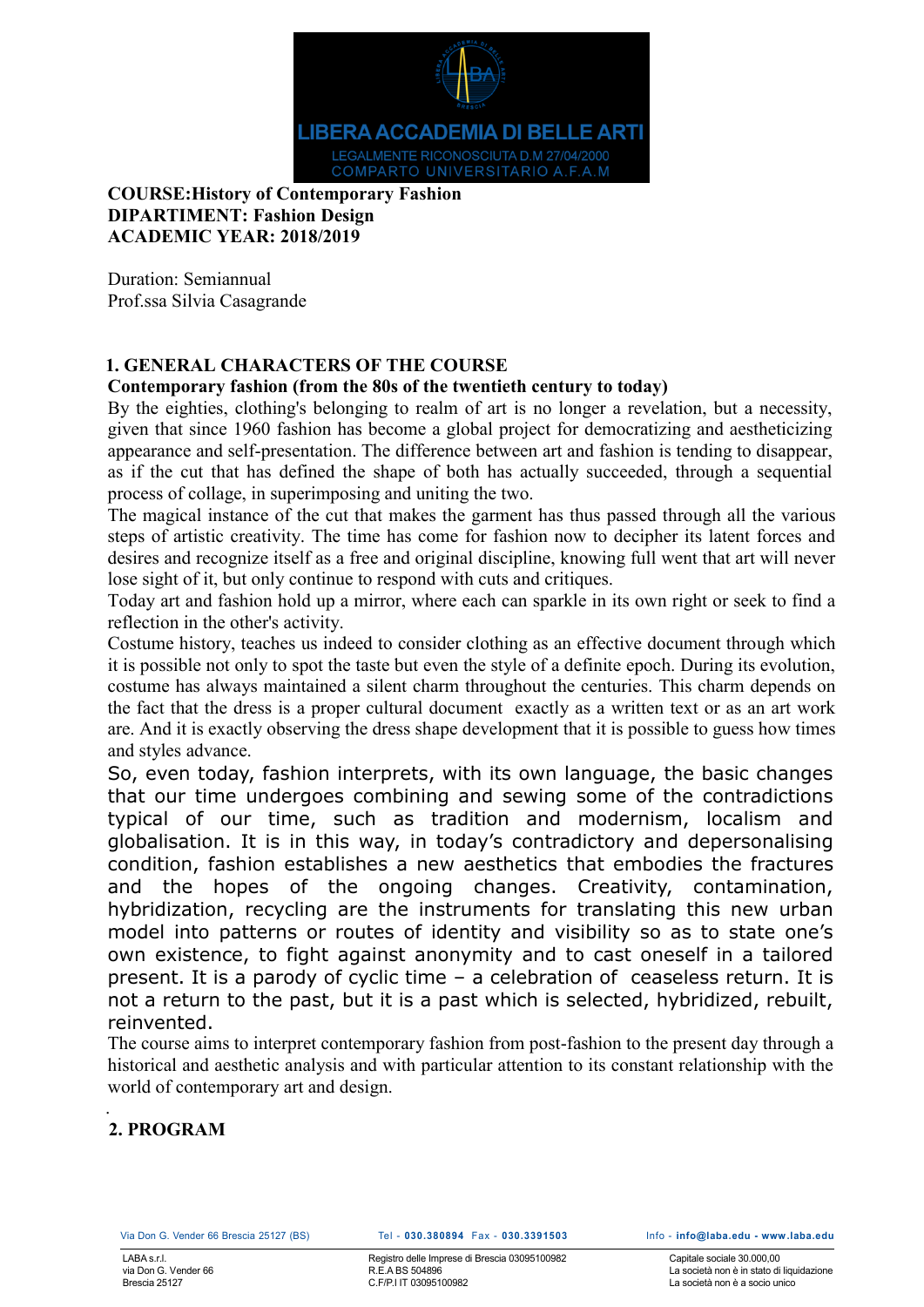

As in other periods- the dress returns now to be an instrument of communication in various meanings and ways. It can embody the answer to the crisis of culture or of identity that makes every one feel the need to find a way of representation, a way of expressing a new cosmopolitan identity. So the dress can come back to represent the second skin, the identity card that can allow to decipher the information about the subject, not only the social one. This is the current contradictory and depersonalising situation that fashion establishes a new aesthetics that epitomises (put in evidence) the fractures and the hopes of the ongoing changes. Creativity, contamination, recycling are the instruments for translating this new urban model into patterns or routes of identity and visibility so as to state one's own existence, to fight against anonymity and to cast oneself in a tailored present. It is under this perspective that we can read the presence and the contamination of two opposed trends – neo-archaism and hyper-futurism and hyperfuturism.

Both these tendencies rise from the alteration of the sense of time, in terms of "omni-presence", where past and future collide. In the first case, past comes back, but it appears transformed by the new sensitivity of present time; in the second case, present only exists inside the future. Theses alteration and collision derive from that change of the sense of time. It is a sort of parody of cyclic time – the celebration of the everlasting return. It is a ceaseless return to the past –a past that is however selected, hybridized, rebuilt, and reinvented.

During the lessons we will investigate the theme through the analysis of the works of contemporary designers and appropriate critical texts.

PART I

Contemporary fashion.

Historical and aesthetic analysis of the development of contemporary fashion: from post-fashion to the present day.

PART II

Analysis of current international Fashion shows

PART III

Communication and fashion journalism.

## **3. PURPOSE**

The course aims to provide students with the tools of analysis on the evolution of contemporary fashion, from the eighties of the twentieth century up to the present day, along with the research methodology necessary for a critical reading of fashion.

The course is intended to provide the tools for a knowledge of the history of fashion, favouring an interdisciplinary perspective.

The course has as its purpose:

- develop the ability to recognize the basic elements of contemporary fashion;

- stimulate the student to predict trends;

- provide the tools necessary to write a fashion article;

- analysis of fashion in relation to the Arts (Painting, Sculpture, Architecture, etc.) and Semiotics (dress as language).

# **4. METHOD OF EXAMINATION**

The examination procedure is oral. The test consists of an oral interview and is divided into two part: